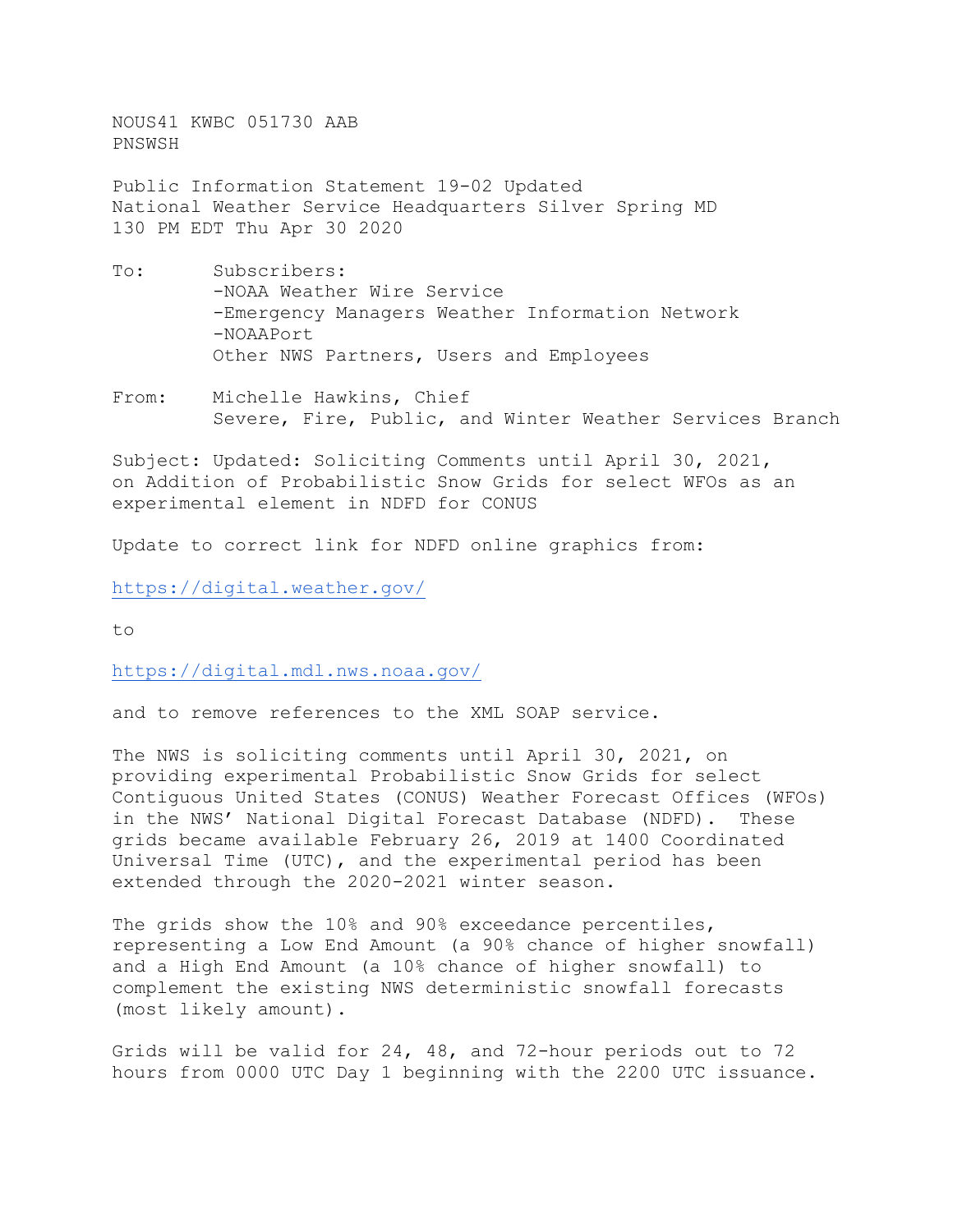They will be valid for 24, 48, and 72-hour periods out to 72 hours from 1200 UTC Day 1 beginning with the 1100 UTC issuance.

As with deterministic snowfall forecasts in NDFD, the Probabilistic Snow Grids will be updated every 30 minutes.

More details on the Experimental Probabilistic Snow Grids, including participating offices, technical description, and scientific basis are available in the Product Description Document (PDD):

[https://nws.weather.gov/products/PDD/PDD\\_Experimental\\_ProbSnow\\_G](https://nws.weather.gov/products/PDD/PDD_Experimental_ProbSnow_Grids_in_NDFD_021319.pdf) [rids\\_in\\_NDFD\\_021319.pdf](https://nws.weather.gov/products/PDD/PDD_Experimental_ProbSnow_Grids_in_NDFD_021319.pdf)

These experimental grids will be available from NDFD in the following standard methods:

-Gridded Binary version 2 (GRIB2) files via Hypertext Transfer Protocol (HTTP) and File Transfer Protocol (FTP) -Graphics via Web browser

Users who pull NDFD elements in GRIB2 format via the Internet may need to update their procedures and scripts to access this new element.

GRIB2 files (via ftp or https):

[ftp://tgftp.nws.noaa.gov/SL.us008001/ST.expr/DF.gr2/DC.ndfd/AR.c](ftp://tgftp.nws.noaa.gov/SL.us008001/ST.expr/DF.gr2/DC.ndfd/AR.conus/VP.001-003/ds.snow24e10.bin) [onus/VP.001-003/ds.snow24e10.bin](ftp://tgftp.nws.noaa.gov/SL.us008001/ST.expr/DF.gr2/DC.ndfd/AR.conus/VP.001-003/ds.snow24e10.bin)

[ftp://tgftp.nws.noaa.gov/SL.us008001/ST.expr/DF.gr2/DC.ndfd/AR.c](ftp://tgftp.nws.noaa.gov/SL.us008001/ST.expr/DF.gr2/DC.ndfd/AR.conus/VP.001-003/ds.snow24e90.bin) [onus/VP.001-003/ds.snow24e90.bin](ftp://tgftp.nws.noaa.gov/SL.us008001/ST.expr/DF.gr2/DC.ndfd/AR.conus/VP.001-003/ds.snow24e90.bin)

[ftp://tgftp.nws.noaa.gov/SL.us008001/ST.expr/DF.gr2/DC.ndfd/AR.c](ftp://tgftp.nws.noaa.gov/SL.us008001/ST.expr/DF.gr2/DC.ndfd/AR.conus/VP.001-003/ds.snow48e10.bin) [onus/VP.001-003/ds.snow48e10.bin](ftp://tgftp.nws.noaa.gov/SL.us008001/ST.expr/DF.gr2/DC.ndfd/AR.conus/VP.001-003/ds.snow48e10.bin)

[ftp://tgftp.nws.noaa.gov/SL.us008001/ST.expr/DF.gr2/DC.ndfd/AR.c](ftp://tgftp.nws.noaa.gov/SL.us008001/ST.expr/DF.gr2/DC.ndfd/AR.conus/VP.001-003/ds.snow48e90.bin) [onus/VP.001-003/ds.snow48e90.bin](ftp://tgftp.nws.noaa.gov/SL.us008001/ST.expr/DF.gr2/DC.ndfd/AR.conus/VP.001-003/ds.snow48e90.bin)

[ftp://tgftp.nws.noaa.gov/SL.us008001/ST.expr/DF.gr2/DC.ndfd/AR.c](ftp://tgftp.nws.noaa.gov/SL.us008001/ST.expr/DF.gr2/DC.ndfd/AR.conus/VP.001-003/ds.snow72e10.bin) [onus/VP.001-003/ds.snow72e10.bin](ftp://tgftp.nws.noaa.gov/SL.us008001/ST.expr/DF.gr2/DC.ndfd/AR.conus/VP.001-003/ds.snow72e10.bin)

[ftp://tgftp.nws.noaa.gov/SL.us008001/ST.expr/DF.gr2/DC.ndfd/AR.c](ftp://tgftp.nws.noaa.gov/SL.us008001/ST.expr/DF.gr2/DC.ndfd/AR.conus/VP.001-003/ds.snow72e90.bin) [onus/VP.001-003/ds.snow72e90.bin](ftp://tgftp.nws.noaa.gov/SL.us008001/ST.expr/DF.gr2/DC.ndfd/AR.conus/VP.001-003/ds.snow72e90.bin)